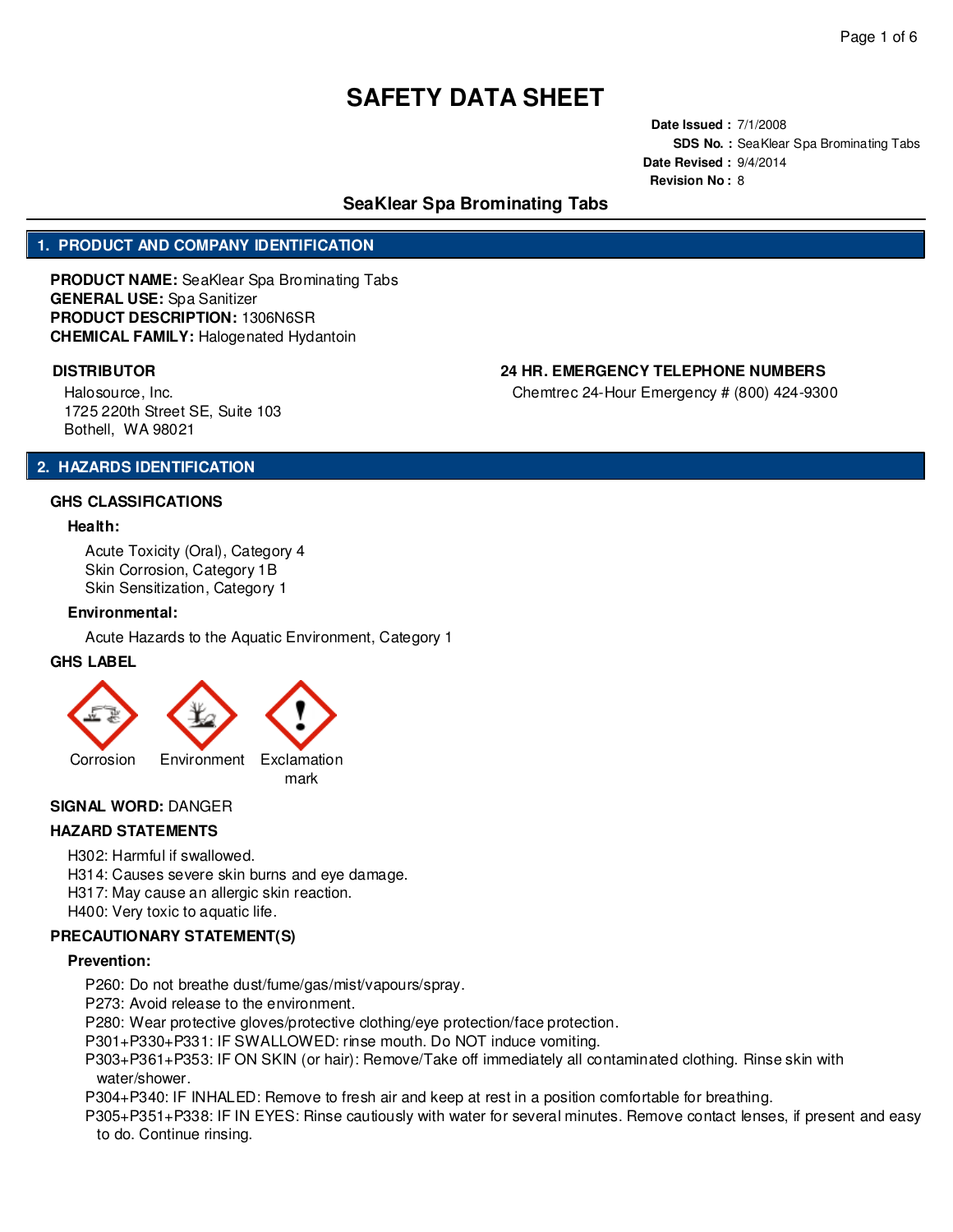**Date Issued :** 7/1/2008 **SDS No. :** SeaKlear Spa Brominating Tabs **Date Revised :** 9/4/2014 **Revision No :** 8

# **SeaKlear Spa Brominating Tabs**

P310: Immediately call a POISON CENTER or doctor/physician.

P333+P313: If skin irritation or rash occurs: Get medical advice/attention.

15446M1L: P363 + P364 Take off all contaminated clothing and wash before reuse.

P391: Collect spillage.

P264: Wash thoroughly after handling.

P270: Do not eat, drink or smoke when using this product.

P272: Contaminated work clothing should not be allowed out of the workplace.

P302+P350: IF ON SKIN: Gently wash with plenty of soap and water.

P301+P312: IF SWALLOWED: Call a POISON CENTER or doctor/physician if you feel unwell.

P330: Rinse mouth.

P405: Store locked up.

P501: Dispose of contents/container in accordance with applicable local and federal regulations.

### **EMERGENCY OVERVIEW**

### **PHYSICAL APPEARANCE:** White tablet

**IMMEDIATE CONCERNS:** Corrosive. Causes irreversible eye damage and skin burns. Irritating to nose and throat. May be fatal if inhaled. Harmful if absorbed through skin or swallowed. Oxidizer.

#### **POTENTIAL HEALTH EFFECTS**

**EYES:** Corrosive. May cause temporary or permanent eye damage.

**SKIN:** Exposure to wet skin may cause severe irritation. May cause skin sensitization.

**SKIN ABSORPTION:** Harmful if absorbed through the skin.

**INHALATION:** Irritant to upper respiratory tract. Shortness of breath, headache and nausea.

### **3. COMPOSITION / INFORMATION ON INGREDIENTS**

| <b>Chemical Name</b>                | $Wt.$ % | CAS        |
|-------------------------------------|---------|------------|
| Bromo-chloro-5, 5-dimethylhydantoin | 98      | 32718-18-6 |

# **4. FIRST AID MEASURES**

**EYES:** Hold eyes open and rinse slowly and gently with water for 15-20 minutes. Remove contact lenses, if present, after the first 5 minutes, then continue rinsing eye. Call a poison control center or doctor for treatment advice.

**SKIN:** Remove contaminated clothing. Rinse skin immediately with plenty of water for 15-20 minutes. Call a poison control center or doctor for treatment advice.

**INGESTION:** Call poison control center or doctor immediately for treatment advice. Have person sip a glass of water if able to swallow. Do not induce vomiting unless told to do so by the poison control center or doctor. Do not give anything by mouth to an unconscious person.

**INHALATION:** Move person to fresh air. If person is not breathing, call 911 or an ambulance, then give artificial respiration, preferably by mouth-to-mouth, if possible. Call a poison control center or doctor for further treatment advice.

**NOTES TO PHYSICIAN:** Probable mucosal damage may contraindicate the use of gastric lavage.

### **5. FIRE FIGHTING MEASURES**

**EXTINGUISHING MEDIA:** Dry powder, carbon dioxide or water spray.

**EXPLOSION HAZARDS:** Oxidizing agent. Forms explosive mixtures with combustible, organic or other easily oxidizable materials. When heated to decomposition, may release poisonous and corrosive fumes.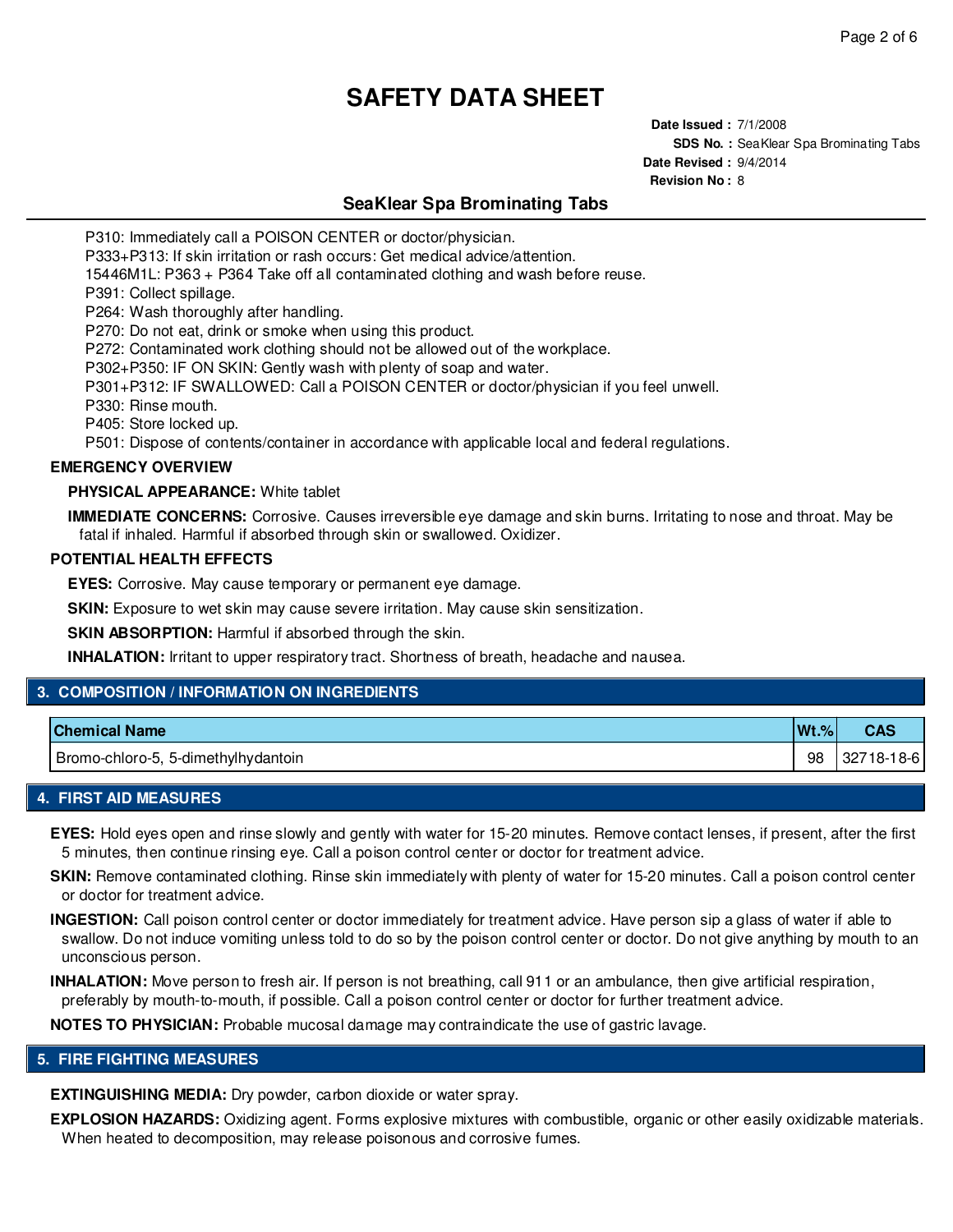**Date Issued :** 7/1/2008 **SDS No. :** SeaKlear Spa Brominating Tabs **Date Revised :** 9/4/2014 **Revision No :** 8

# **SeaKlear Spa Brominating Tabs**

**FIRE FIGHTING PROCEDURES:** Cool containers with water spray. In closed stores, provide fire-fighters with self-contained breathing apparatus in positive pressure mode.

### **6. ACCIDENTAL RELEASE MEASURES**

**GENERAL PROCEDURES:** Evacuate area.

**RELEASE NOTES:** Vacuum or sweep up material and place in a disposal container. Avoid dust formation. Collect solids for waste removal. Rinse contaminated area with plenty of water. Avoid access to streams, lakes or ponds.

**SPECIAL PROTECTIVE EQUIPMENT:** Use dust respirator, rubber gloves and chemical safety goggles.

# **7. HANDLING AND STORAGE**

**HANDLING:** Keep containers tightly closed.

**STORAGE:** Keep away from sources of ignition. Store in a cool, dry, well-ventilated area. Keep away from incompatible materials. **STORAGE TEMPERATURE:** Below 30 degrees C.

**LOADING TEMPERATURE:** For transportation, it is possible to store at temperatures up to 50 degrees C.

### **8. EXPOSURE CONTROLS / PERSONAL PROTECTION**

### **EXPOSURE GUIDELINES**

| <b>OSHA HAZARDOUS COMPONENTS (29 CFR1910.1200)</b> |            |                        |                   |                  |                   |  |  |
|----------------------------------------------------|------------|------------------------|-------------------|------------------|-------------------|--|--|
|                                                    |            | <b>EXPOSURE LIMITS</b> |                   |                  |                   |  |  |
|                                                    |            | <b>OSHA PEL</b>        |                   | <b>ACGIH TLV</b> |                   |  |  |
| <b>Chemical Name</b>                               |            | ppm                    | mg/m <sup>3</sup> | ppm              | mg/m <sup>3</sup> |  |  |
| Bromo-chloro-5, 5-dimethylhydantoin                | <b>TWA</b> | N/E                    |                   | N/E              |                   |  |  |

**ENGINEERING CONTROLS:** Use local exhaust as necessary, especially under dusty conditions. Ventilation must be sufficient to maintain atmospheric concentration below recommended exposure limit.

### **PERSONAL PROTECTIVE EQUIPMENT**

**EYES AND FACE:** Wear chemical safety glasses or goggles.

**SKIN:** PVC gloves, body covering clothes and boots.

**RESPIRATORY:** Approved respirator.

**WORK HYGIENIC PRACTICES:** Do not eat, smoke or drink where material is handled, processed or stored. Wash hands carefully before eating or smoking. Safety shower and eye bath should be provided.

## **9. PHYSICAL AND CHEMICAL PROPERTIES**

**PHYSICAL STATE:** Solid **ODOR:** Faint halogenous odor **APPEARANCE:** White tablet. **FLAMMABLE LIMITS:** 0 to 0 **VAPOR PRESSURE:** 9.35x10(-3) Pa (25 deg C) **VAPOR DENSITY:** 98 **BOILING POINT:** Not Applicable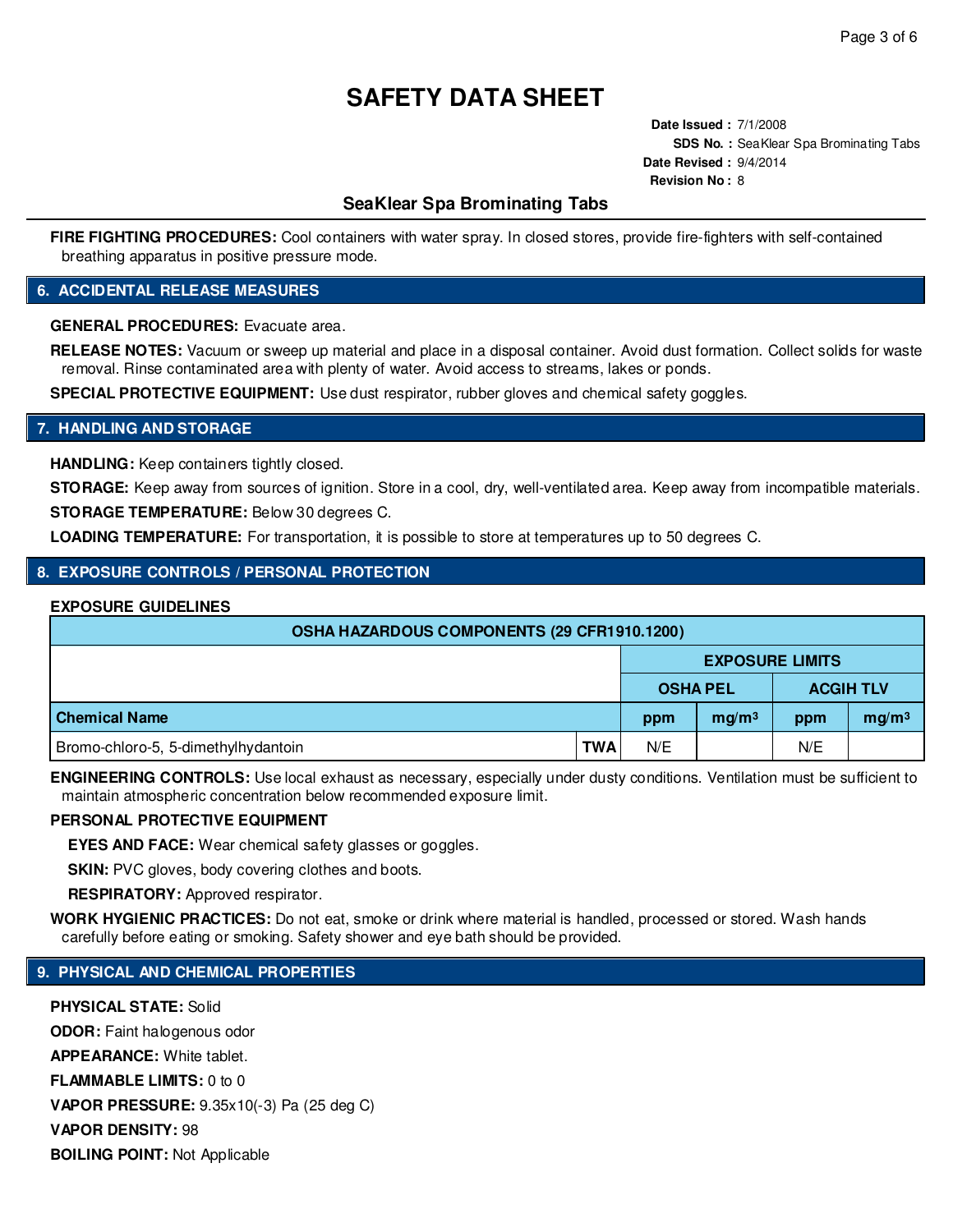**Date Issued :** 7/1/2008 **SDS No. :** SeaKlear Spa Brominating Tabs **Date Revised :** 9/4/2014 **Revision No :** 8

# **SeaKlear Spa Brominating Tabs**

**SOLUBILITY IN WATER:** .22 g/100ml

at 25°C

**SPECIFIC GRAVITY:** 1.8 to 2.0 **(VOC):** 98.000

### **10. STABILITY AND REACTIVITY**

### **HAZARDOUS POLYMERIZATION:** No

**STABILITY:** Stable under normal conditions.

**CONDITIONS TO AVOID:** Exposure to moisture. Heating above decomposition temperature. Contact with combustible materials may initiate decomposition of the material and emission of smoke.

**HAZARDOUS DECOMPOSITION PRODUCTS:** CO, HBr, Cl2, NOx, HCl, CO2

**INCOMPATIBLE MATERIALS:** Oxidizing agents, bases, and combustible organic materials.

### **11. TOXICOLOGICAL INFORMATION**

### **ACUTE**

**ORAL LD50:** 929 mg/kg (rat)

**INHALATION LC50:** 1.1 mg/l/4 hour (rat)

### **CARCINOGENICITY**

**IARC:** Not classified as a carcinogen.

**IRRITATION:** Dermal irritation (rabbit) - Corrosive

### **SENSITIZATION:** Sensitizer

**MUTAGENICITY:** Mutagenic by the Ames Test. Mutagenic in the mouse lymphoma L5178Y test system. Non genotoxic in an invivo in micronucleous test in mice. Non genotoxic in an in-vivo liver unscheduled DNA synthesis (USD) assay.

### **12. ECOLOGICAL INFORMATION**

**BIOACCUMULATION/ACCUMULATION:** Based on low Kow values, i.e. less than one, this product would not be predicted to significantly accumulate in aquatic organisms, or sorb to organic material in soil or sediment.

### **AQUATIC TOXICITY (ACUTE)**

**96-HOUR LC50:** 1.2 mg/l (eastern oyster, Acute flow through)

1.9 mg/l (Mysid shrimp, Acute flow through)

0.4 mg/l (Rainbow trout, Static)

1.6 mg/l (Sheepshead minnow, Acute flow through)

**48-HOUR EC50:** 0.75 mg/l (Static) (Daphnia Magna)

#### **COMMENTS:** Avian Toxicity:

Oral LD50, Bobwhite Quail 1839 mg/kg Dietary LC50, Mallard Duck >5620 ppm Dietary LC50, Bobwhite quail >5620 ppm

### **13. DISPOSAL CONSIDERATIONS**

**DISPOSAL METHOD:** Dispose of in accordance with applicable local, state, and federal regulations.

**RCRA/EPA WASTE INFORMATION:** This product does meet the criterial of a hazardous waste as defined under the Resource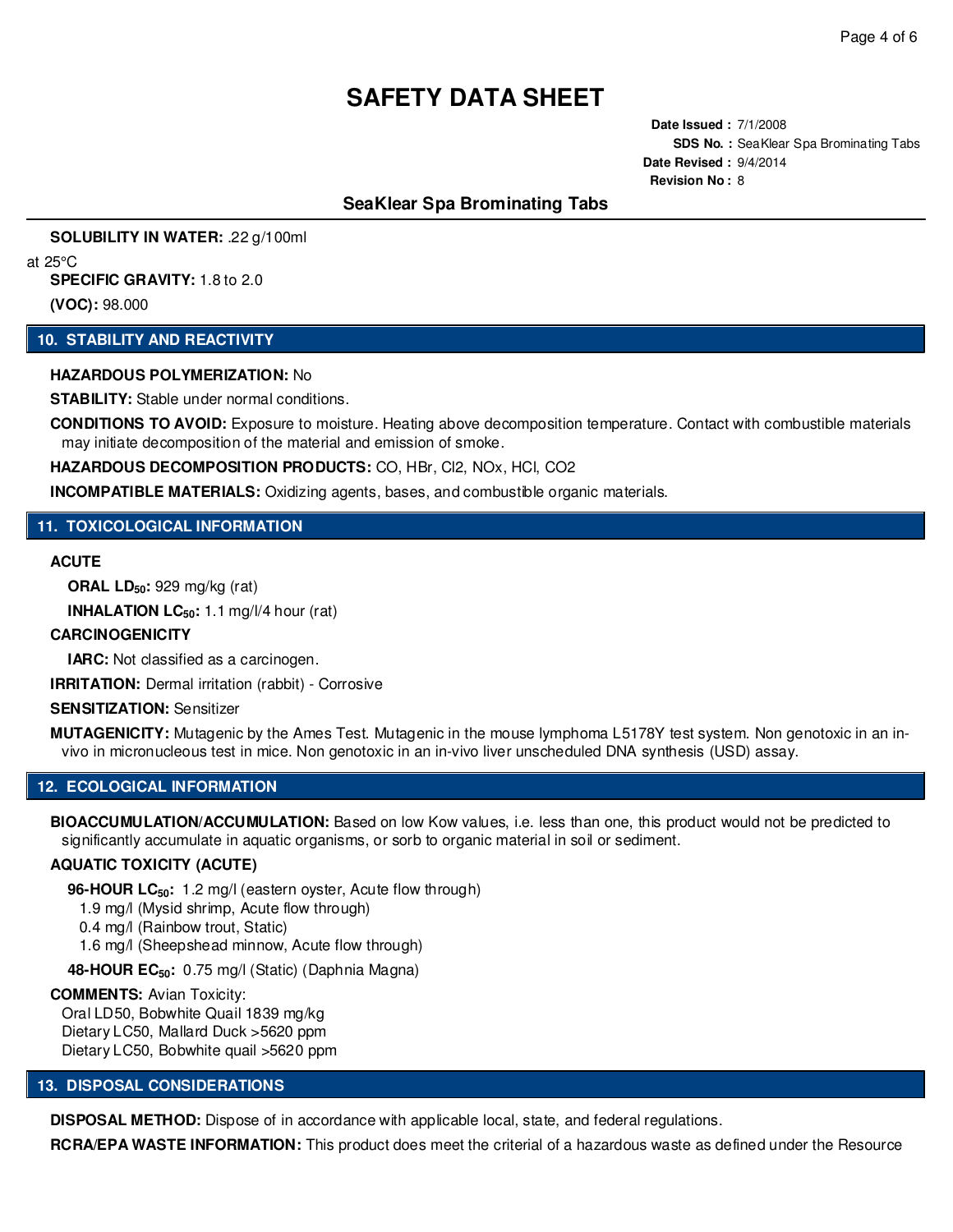**Date Issued :** 7/1/2008 **SDS No. :** SeaKlear Spa Brominating Tabs **Date Revised :** 9/4/2014 **Revision No :** 8

# **SeaKlear Spa Brominating Tabs**

Conservation and Recovery Act (RCRA) 40 CFR 261, with the following EPA hazardous waste number: D001

### **14. TRANSPORT INFORMATION**

### **DOT (DEPARTMENT OF TRANSPORTATION)**

**PROPER SHIPPING NAME:** Oxidizing Solid, N.O.S. (Bromochloro-5, 5-Dimethylhydantoin)

**PRIMARY HAZARD CLASS/DIVISION:** 5.1

**UN/NA NUMBER:** UN 1479

**PACKING GROUP:** II

**OTHER SHIPPING INFORMATION:** Ground Shipping DOT exception 173.152 (Oxidizers) - this product qualifies as a Limited Quantity when inner packaging does not exceed 2.2 lbs and outer packaging does not exceed 66 lbs.

# **15. REGULATORY INFORMATION**

### **UNITED STATES**

### **DOT LABEL SYMBOL AND HAZARD CLASSIFICATION**



### **SARA TITLE III (SUPERFUND AMENDMENTS AND REAUTHORIZATION ACT)**

**311/312 HAZARD CATEGORIES:** This product is a hazardous chemical under 29CFR 1910.1200 and is categorized as an IMMEDIATE, DELAYED HEALTH and REACTIVITY physical hazard.

**313 REPORTABLE INGREDIENTS:** No ingredients listed at or above the de minimus level.

### **CERCLA (COMPREHENSIVE RESPONSE, COMPENSATION, AND LIABILITY ACT)**

### **CERCLA REGULATORY:** Not listed.

**FIFRA (FEDERAL INSECTICIDE, FUNGICIDE, AND RODENTICIDE ACT):** This chemical is a pesticide product registered by the Environmental Protection Agency and is subject to certain labeling requirements under federal pesticide law. These requirements differ from the classification criteria and hazard information required for safety data sheets, and for workplace labels of non-pesticide chemicals. Below you will find the hazard information that is required on the EPA pesticide label.

### **GENERAL COMMENTS: HAZARD INFO FOUND ON BROMINATING TABS EPA LABEL:**

DANGER. Corrosive. Causes irreversible eye damage and ski burns. Eye contact may cause loss of vision. Harmful if inhaled. Irritating to nose and throat. Harmful if absorbed through skin or swallowed. This product is toxic to fish and aquatic organisms. Strong oxidizing agent.

### **16. OTHER INFORMATION**

**REVISION SUMMARY:** This SDS replaces the 6/18/2014 SDS. Revised: **Section 13:** RCRA/EPA WASTE INFORMATION. **Section 15:** FIFRA (FEDERAL INSECTICIDE, FUNGICIDE, AND RODENTICIDE ACT), GENERAL COMMENTS.